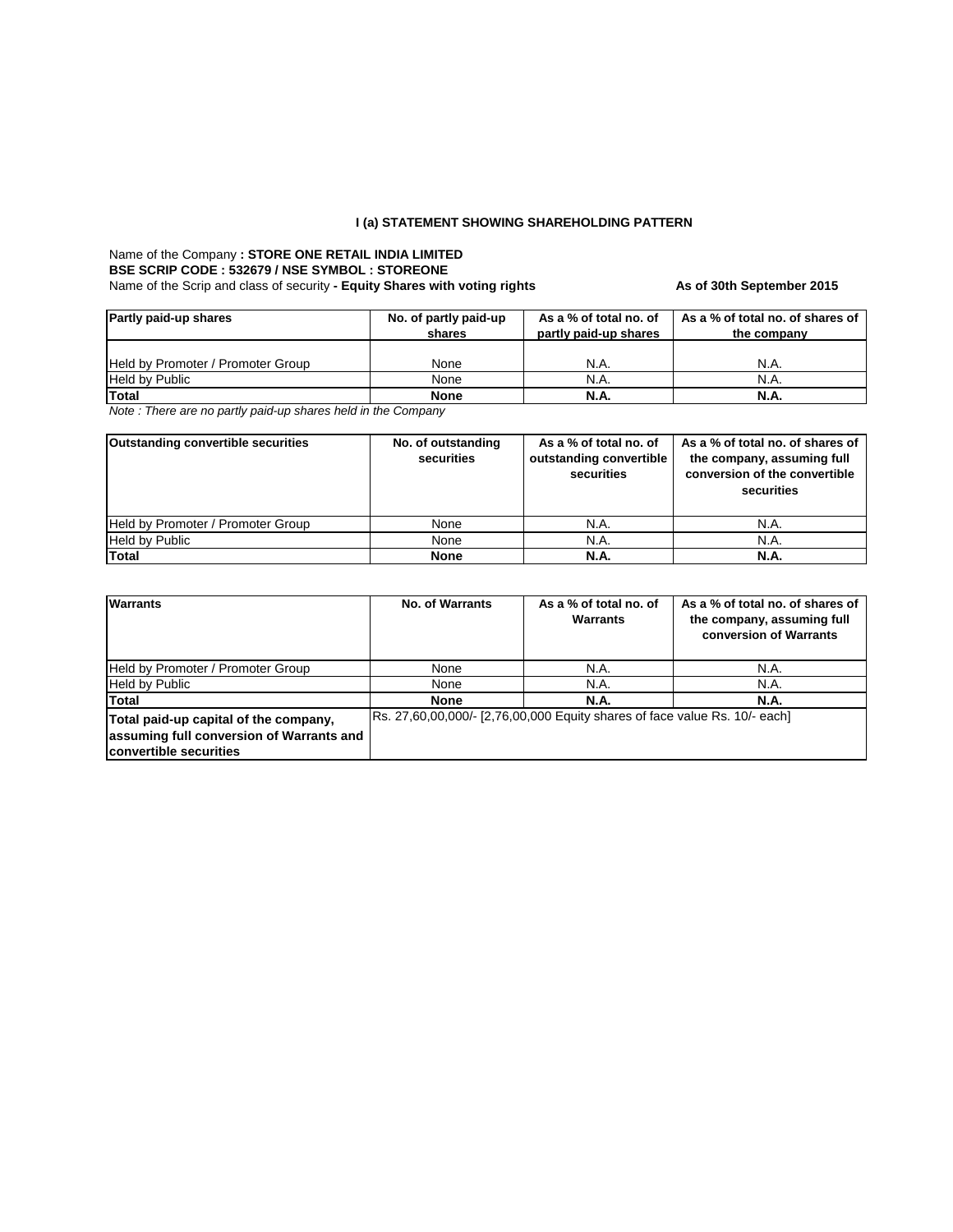| Category<br>Code | <b>Category of shareholder</b>                                                       | Number of<br>shareholders | Total number<br>of shares | <b>Number of</b><br>shares held in<br>dematerialised<br>form | Total shareholding as a<br>percentage of total number<br>of shares |                                                  |                     | Shares pledged or<br>otherwise encumbered |
|------------------|--------------------------------------------------------------------------------------|---------------------------|---------------------------|--------------------------------------------------------------|--------------------------------------------------------------------|--------------------------------------------------|---------------------|-------------------------------------------|
|                  |                                                                                      |                           |                           |                                                              | As a<br>$(A+B)$                                                    | As a<br>percentage of percentage of<br>$(A+B+C)$ | Number of<br>shares | As a<br>percentage                        |
| (1)              | (II)                                                                                 | (III)                     | (IV)                      | (V)                                                          | (VI)                                                               | (VII)                                            | (VIII)              | $(IX) = (VIII) /$<br>$(IV) * 100$         |
| (A)              | <b>Promoter and Promoter Group</b>                                                   |                           |                           |                                                              |                                                                    |                                                  |                     |                                           |
| (1)              | Indian                                                                               |                           |                           |                                                              |                                                                    |                                                  |                     |                                           |
| (a)              | Individuals/Hindu Undivided family                                                   | $\Omega$                  | $\Omega$                  | 0                                                            | 0.00                                                               | 0.00                                             | $\Omega$            | 0.00                                      |
| (b)              | Central Government / State<br>Government(s)                                          | $\Omega$                  | $\Omega$                  | $\Omega$                                                     | 0.00                                                               | 0.00                                             | $\Omega$            | 0.00                                      |
| (c)              | <b>Bodies Corporate</b>                                                              | 1                         | 20383310                  | 20383310                                                     | 73.85                                                              | 73.85                                            | $\overline{0}$      | 0.00                                      |
| (d)              | Financial Institutions / Banks                                                       | $\overline{0}$            |                           |                                                              | 0.00                                                               | 0.00                                             | $\Omega$            | 0.00                                      |
| (e)              | Any other (specify)                                                                  | $\Omega$                  |                           | 0                                                            | 0.00                                                               | 0.00                                             | 0                   | 0.00                                      |
|                  | Sub-Total (A) (1)                                                                    | 1                         | 20383310                  | 20383310                                                     | 73.85                                                              | 73.85                                            | $\mathbf{0}$        | 0.00                                      |
| (2)<br>(a)       | Foreign<br>Individuals (Non-resident                                                 | $\Omega$                  | $\overline{0}$            | $\Omega$                                                     | 0.00                                                               | 0.00                                             | $\Omega$            | 0.00                                      |
|                  | individuals / Foreign individuals)                                                   |                           |                           |                                                              |                                                                    |                                                  |                     |                                           |
| (b)              | <b>Bodies Corporate</b>                                                              | $\overline{0}$            | οI                        | $\overline{0}$                                               | 0.00                                                               | 0.00                                             | $\overline{0}$      | 0.00                                      |
| (c)              | Institutions                                                                         | $\overline{0}$            | $\overline{0}$            | $\overline{0}$                                               | 0.00                                                               | 0.00                                             | 0                   | 0.00                                      |
| $\frac{1}{2}$    | Qualified Foreign Investor                                                           | $\overline{0}$            | $\overline{0}$            | $\Omega$                                                     | 0.00                                                               | 0.00                                             | 0                   | 0.00                                      |
|                  | Any other (specify)                                                                  | $\overline{0}$            | 0                         | $\Omega$                                                     | 0.00                                                               | 0.00                                             | 0                   | 0.00                                      |
|                  | Sub-Total (A) (2)                                                                    | $\mathbf{0}$              | $\mathbf{0}$              | $\mathbf{0}$                                                 | 0.00                                                               | 0.00                                             | 0                   | 0.00                                      |
|                  | <b>Total Shareholding of Promoter</b>                                                |                           | 20383310                  | 20383310                                                     | 73.85                                                              | 73.85                                            | 0                   | 0.00                                      |
|                  | and Promoter Group $(A) = (A)(1)$                                                    |                           |                           |                                                              |                                                                    |                                                  |                     |                                           |
|                  | $+(A)(2)$<br><b>Public shareholding</b>                                              |                           |                           |                                                              |                                                                    |                                                  | N.A.                | N.A.                                      |
| (B)<br>(1)       | <b>Institutions</b>                                                                  |                           |                           |                                                              |                                                                    |                                                  | N.A                 | <b>N.A.</b>                               |
| (a)              | Mutual Funds / UTI                                                                   | $\overline{0}$            | $\overline{0}$            | $\overline{0}$                                               | 0.00                                                               | 0.00                                             |                     |                                           |
| (b)              | <b>Financial Institutions/Banks</b>                                                  | $\overline{0}$            | $\overline{0}$            | $\overline{0}$                                               | 0.00                                                               | 0.00                                             |                     |                                           |
| (c)              | Central Government / State<br>Government(s)                                          | 0                         | 0                         | 0                                                            | 0.00                                                               | 0.00                                             |                     |                                           |
| (d)              | Venture Capital Funds                                                                | $\overline{0}$            | $\overline{0}$            | $\Omega$                                                     | 0.00                                                               | 0.00                                             |                     |                                           |
| (e)              | <b>Insurance Companies</b>                                                           | $\overline{0}$            | $\Omega$                  | $\Omega$                                                     | 0.00                                                               | 0.00                                             |                     |                                           |
| (f)              | Foreign Institutional Investors                                                      | $\mathbf{1}$              | 40000                     | 40000                                                        | 0.15                                                               | 0.15                                             |                     |                                           |
| (g)              | Foreign Venture Capital investors                                                    | $\Omega$                  | 0                         | 0                                                            | 0.00                                                               | 0.00                                             |                     |                                           |
| (h)              | Qualified Foreign Investor                                                           | $\Omega$                  | $\overline{0}$            | $\Omega$                                                     | 0.00                                                               | 0.00                                             | $\overline{0}$      | 0.00                                      |
| (i)              | Any other (specify)                                                                  |                           |                           |                                                              |                                                                    |                                                  |                     |                                           |
|                  | Sub-Total (B) (1)                                                                    | 1                         | 40000                     | 40000                                                        | 0.15                                                               | 0.15                                             | N.A                 | N.A.                                      |
| $\frac{2}{(a)}$  | <b>Non-institutions</b>                                                              |                           |                           |                                                              |                                                                    |                                                  | N.A                 | N.A.                                      |
|                  | <b>Bodies Corporate</b>                                                              | 292                       | 886824                    | 886824                                                       | 3.21                                                               | 3.21                                             |                     |                                           |
| (b)(i)           | Individuals shareholders holding<br>nominal share capital up to Rs. 1<br>lakh        | 11403                     | 3441670                   | 3441186                                                      | 12.47                                                              | 12.47                                            |                     |                                           |
| (b)(ii)          | Individuals shareholders holding<br>nominal share capital in excess of<br>Rs. 1 lakh | 68                        | 2690829                   | 2690829                                                      | 9.75                                                               | 9.75                                             |                     |                                           |
| $\overline{c}$   | <b>Qualified Foreign Investor</b>                                                    | $\overline{0}$            | $\Omega$                  | $\Omega$                                                     | 0.00                                                               | 0.00                                             | Οl                  | 0.00                                      |
| (d)              | Any other (specify)                                                                  |                           |                           |                                                              |                                                                    |                                                  |                     |                                           |
| (i)              | Non-Resident Indians                                                                 | 107                       | 153275                    | 153275                                                       | 0.56                                                               | 0.56                                             |                     |                                           |
| (ii)             | <b>Clearing Members</b>                                                              | 16                        | 4092                      | 4092                                                         | 0.01                                                               | 0.01                                             |                     |                                           |
|                  | Sub-Total (B) (2)                                                                    | 11886                     | 7176690                   | 7176206                                                      | 26.00                                                              | 26.00                                            | N.A                 | N.A.                                      |
|                  | <b>Total Public Shareholding</b><br>$(B) = (B)(1) + (B)(2)$                          | 11887                     | 7216690                   | 7216206                                                      | 26.15                                                              | 26.15                                            | N.A.                | N.A.                                      |
|                  | Total $(A) + (B)$                                                                    | 11888                     | 27600000                  | 27599516                                                     | 100.00                                                             | 100.00                                           | $\bf{0}$            | 0.00                                      |
| $\overline{c}$   | Shares held by custodian and<br>against which Depository                             |                           |                           |                                                              |                                                                    |                                                  |                     |                                           |
|                  | Receipts have been issued                                                            |                           |                           |                                                              |                                                                    |                                                  |                     |                                           |
| (i)              | Promoter and Promoter Group                                                          | $\Omega$                  | $\Omega$                  | $\Omega$                                                     | N.A.                                                               | 0.00                                             | N.A                 | N.A.                                      |
| (ii)             | Public                                                                               | $\Omega$                  | $\Omega$                  | $\Omega$                                                     | N.A                                                                | 0.00                                             | N.A.                | N.A.                                      |
|                  | Grand Total $(A) + (B) + (C)$                                                        | 11888                     | 27600000                  | 27599516                                                     | N.A.                                                               | 100.00                                           | 0                   | 0.00                                      |

*N.A. - Not Applicable*

*Note : The Company has issued two class of securities (a) Equity shares with voting rights -listed on Indian Stock Exchanges (b) 9% Redeemable Non-Cumulative Non-Convertible Preference Shares - not listed on Stock Exchanges*